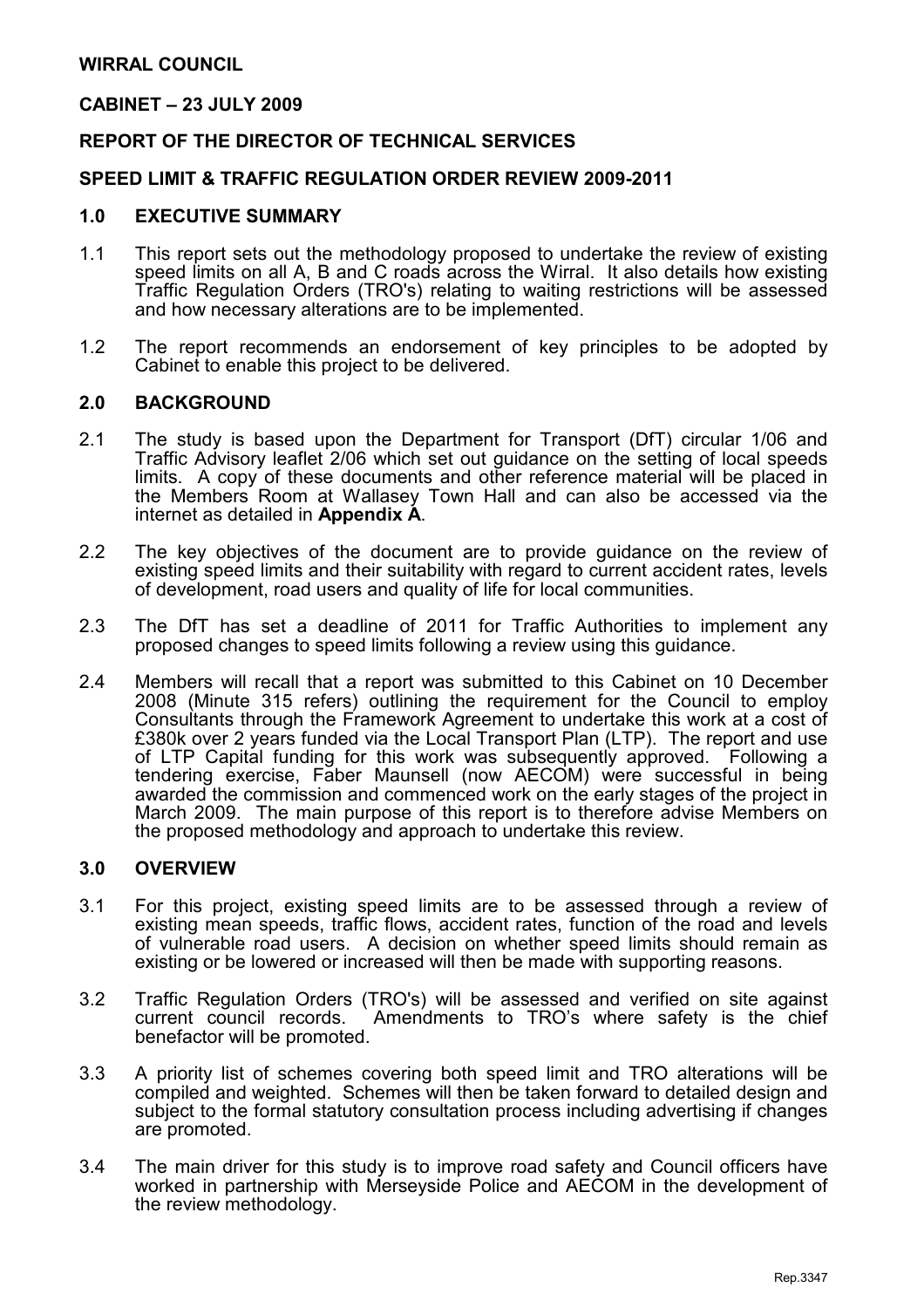3.5 Over 200 km of roads are being assessed in the speed limit review and all areas are receiving a review of the traffic regulation orders along these strategic routes.

## 4.0 COLLECTING BASE DATA

- 4.1 Most of the information required for the study has already been provided directly to the consultant by officers. This has included the following:
	- Accident data (3 years of data from the most recent available):
	- TRO plans and schedules;
	- Current asset database (signage);
	- List of petitions/public enquiries relevant to the study;
	- Existing survey information usable for the study (i.e dated within the past 3 years);
- 4.2 The consultant has complemented this information by conducting additional surveys across the borough. These surveys are in the form of Automatic Traffic Counters (ATC's). The extents of ATC's used has been dependent upon the amount of existing survey data available. Over 170 sites are subject to an ATC survey.
- 4.3 Review meetings between the consultant/ Wirral officers/Merseyside Police have been taking place to agree the extents of links and where ATC's should be located. A number of factors such as extents of existing speed limit, whether urban/rural settings and between major junctions on a route have been deciding issues.
- 4.4 Relevant information relating to known accident, speed and congestion hot spots has also been provided to the consultant to assist in analysis work.
- 4.5 The consultant will complete a site review of the Wirral in two parts, the first to cover checks of existing TRO records and the second to review accident cluster sites and other route characteristics to aid a review of current speed limits. Roads included in the study are listed in Appendix B.

#### 5.0 CONSIDERATIONS IN SETTING SPEED LIMITS

- 5.1 It is important to have a clear process for the determination of speed limits. This helps remove ambiguity and uncertainty and will produce guidance which will adhere to DfT circular 1/06 and Traffic Advisory leaflet 2/06.
- 5.2 Officers will adopt key principles to link up the activities throughout the review and importantly for Cabinet the following salient points will be covered.
- 5.2.1 Classifying the Route: Character and Type

 Each road will be classified. These classifications align the road class – (whether A, B or C) with the character of the environment, the character of the road itself and the traffic composition.

 For example a classified single carriageway A or B road would typically have a speed limit of 50 or 60 mph and primarily carry through traffic. It would also be likely to have

- Limited development and frontage access
- Good forward visibility
- Relatively good mean vehicle speeds
- Few vulnerable road users
- Relatively good accident rate
- 5.2.2 In built up areas or rural villages where the speed limit is 30 or 40 mph it would be expected that
	- Frontage development is dominant
	- There is a significant number of vulnerable road users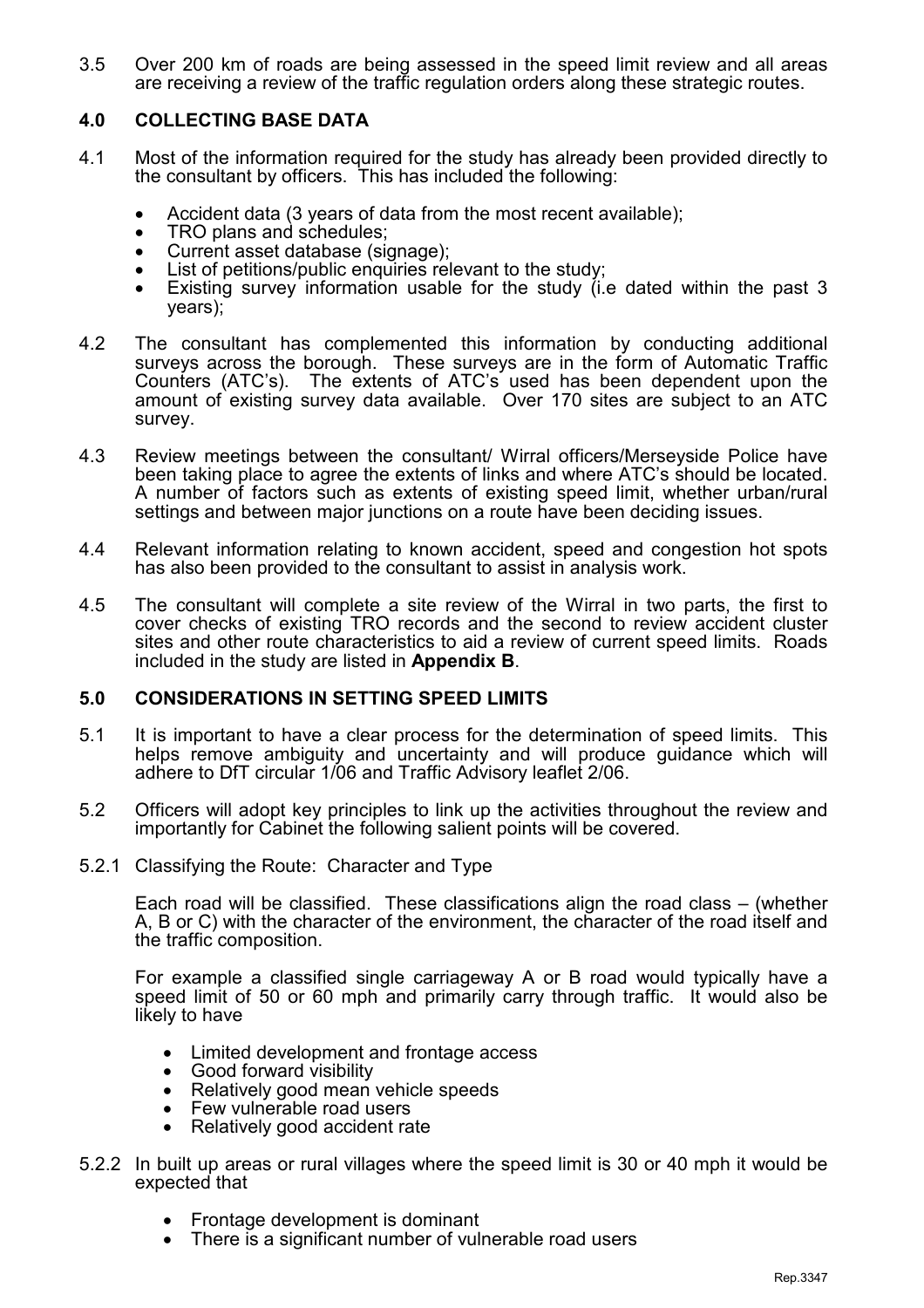- The accident rate is relatively poor
- The road splits communities
- The road serves as a route to schools, churches, private and commercial premises etc.
- The opinion of the public is that traffic speeds
- Where speed limits change there is potential to introduce 'gateways'
- 5.2.3 As well as the roads purpose, character and its setting the DfT guidance recommends a calculation of injury accident rates for consideration in influencing a change in speed limit.
- 5.2.4 Other key evidence which is to be included in the review of speed limits is the data for each link along a route this being
	- Length
	- Accident Data
	- Existing speed limit
	- Traffic flow (AADT) (Annual Average Daily Traffic)
	- Recorded speed taken from automated counting loops enable a comparison to be made against the set speed limit

5.2.5 There is also a requirement to consider a qualitative assessment taking into account

- Road characteristics (width gradient, no. of side roads, condition etc)
- Vulnerable road user activity (pedestrians, cyclists, equestrians)

- other important supporting evidence being

- Input from Merseyside Police (known accident, congestion, speeding hot spots)
- Existing fixed/mobile camera sites
- Relevant TRO enquiries
- 5.3 Breaking down each route into manageable lengths which have been determined on road/frontage/speed limit characteristics enables a rigorous approach to take place using all of the above factors. Using all this information will inform us as to whether or not the existing speed limit is suitable or whether or not a change needs to be proposed.
- 5.4 Where a change in speed limit (higher or lower) is highlighted as a potential measure then the impact of making such a change will be assessed against the 'Speed Assessment Framework' published by DfT under Traffic Advisory Leaflet 2/06. This allows an analysis of the effects of alternative speed limit choices by calculating relative changes in accidents, journey time and fuel consumption with respect to cost.
- 5.5 Appendix C contains examples of the format to be used in the analysis of links with typical recommendations that could be made.
- 5.6 In some cases, a safety scheme may be the most suitable solution to address say an accident problem at a particular location as opposed to a change in speed limit. A recommendation to this effect will be drawn from the study.
- 5.7 I am aware that there has been a lot of media attention to the creation of 20mph zones, particularly in urban areas and where vulnerability of road users is a factor. This review as reported upon, however, is embracing the Department for Transport's guidance as currently published for the review of speed limits. I am not envisaging the results of the study promoting widespread introduction of 20mph limits. Should legislation change during the course of this study, I shall obviously update Cabinet as necessary.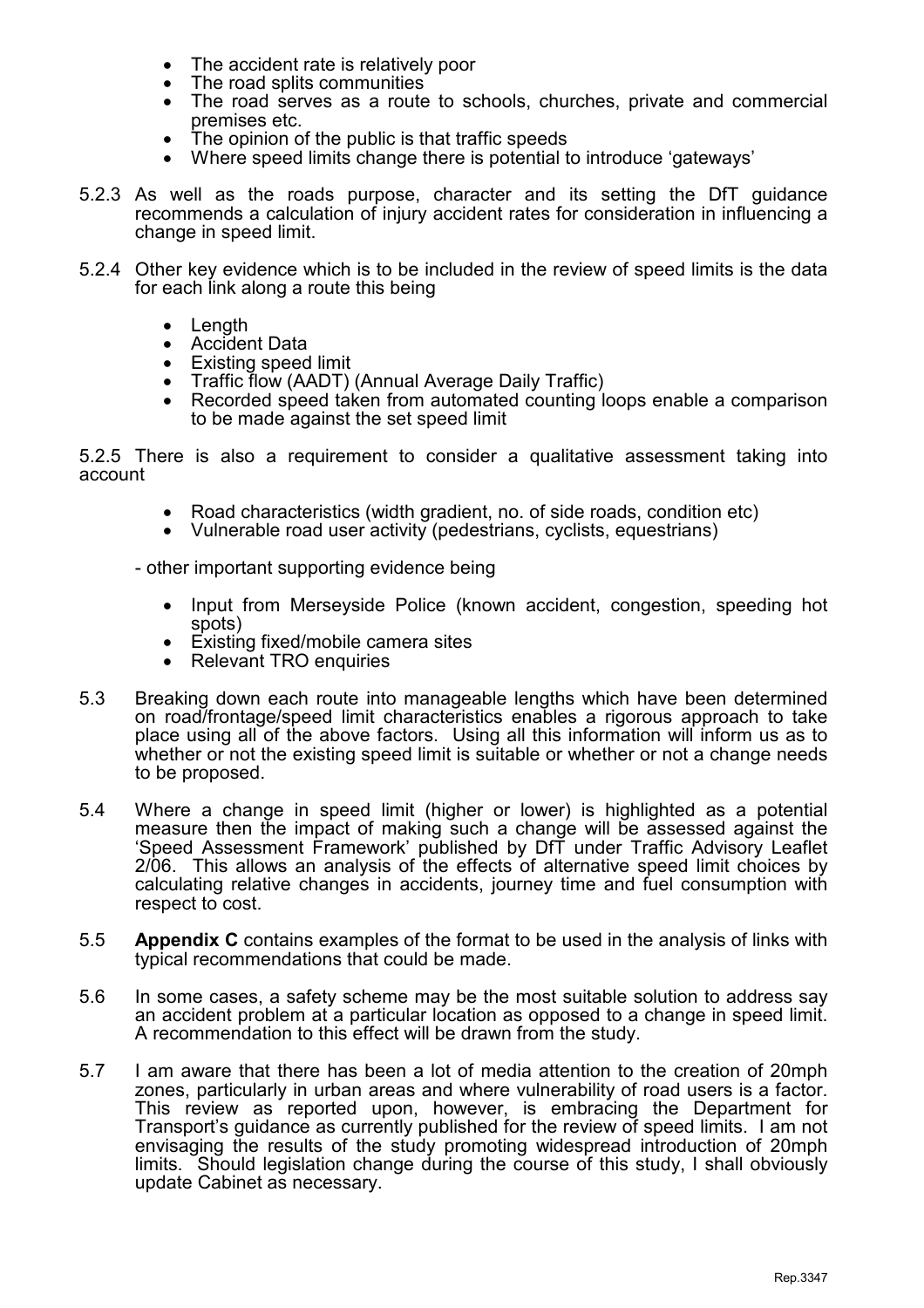- 5.8 Whilst it has been proven that an overall reduction in vehicle speed can lead to a reduction in the severity of road casualties, local analysis of casualty records has shown that there is no evidence to support a blanket speed limit of 20mph outside all schools on Wirral.
- 5.9 I have previously reported on the research surrounding 20mph signed areas with no other physical calming measures which shows an average speed reduction of just 1mph. I consider that 20mph zones near schools should continue to be prioritised based on road safety records with the use of physical calming measures to ensure the lowered limit is self enforcing. The criteria used within the Review does take on board factors which could result in specific locations being identified for a 20mph speed limit.

## 6.0 REVIEW OF EXISTING TRAFFIC REGULATION ORDERS (TRO's)

- 6.1 Running alongside the speed limit review is an important complementary review of the existing Traffic Regulation Orders (TRO's) which impose waiting restrictions.
- 6.2 In much the same way as a rigorous approach is being taken in reviewing speed limits, officers and partners are exercising the same level of diligence towards TRO's).
- 6.3 Interlinking key principles drive the necessary activity and take into account
	- Sites where TRO's may be a contributory factor to accident clusters.
	- Review list of current enquiries for consideration of TRO's both to implement and remove.
	- Review existing TRO information check that the on the ground situation matches the database.
	- Conduct site surveys.
- 6.4 It is then possible to determine whether or not a positive impact can be achieved by the introduction of a TRO, an amendment or revocation.

#### 7.0 CONSULTATION

- 7.1 The consultant will liaise with Cheshire West & Chester Council and Hyder Consulting Limited over cross boundary routes. Cheshire's speed limit review is currently part way through and consistent measures on shared routes (A41, A540 etc) will be ensured.
- 7.2 Throughout the assessment process the consultant will also liaise with the emergency services and Wirral Council representatives.
- 7.3 Any planned amendments to speed limits or waiting restrictions will be subject to the statutory process of advertising and this process allows for persons to formally object if they feel that planned measures are not appropriate.

#### 8.0 PROGRESSING CHANGES

- 8.1 The consultant will provide a list of schemes for implementation phased over two financial years 2009/10 and 2010/11. Schemes will be weighted against a number of factors such as safety, congestion, environmental benefit, vulnerable road users and cost with safety always being the main driver.
- 8.2 Subject to the methodology contained within this report being approved, it is proposed to set up a panel comprising officers from Wirral Council (including the project team), the emergency services and AECOM to collectively assess individual schemes put forward. This will ensure a thorough and fair review process is undertaken that maximises the aims of the study and utilises funding set aside in the most efficient manner.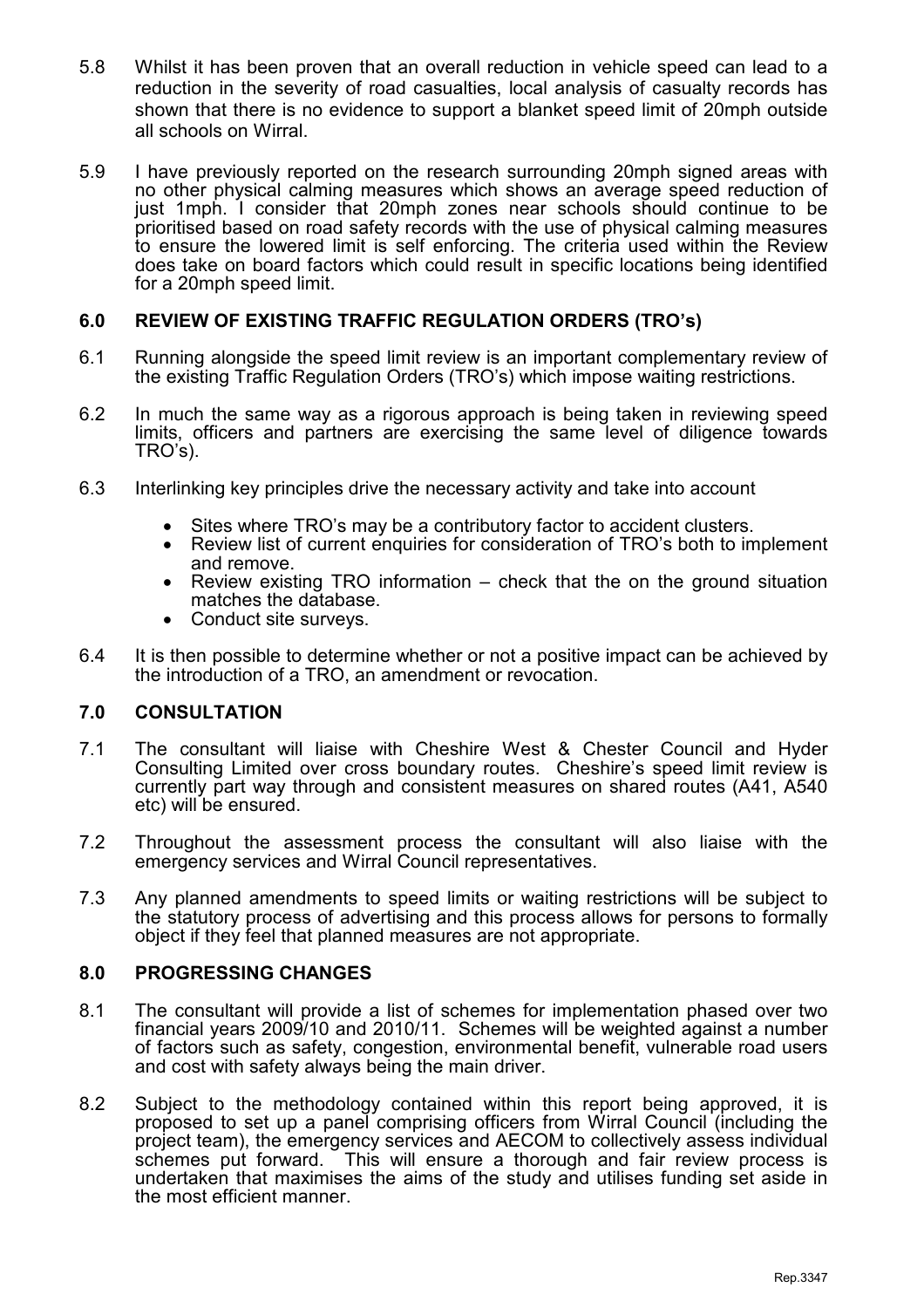- 8.3 A list of schemes to be taken forward for detailed design and consultation will then be drawn up for implementation over the financial years 2009/10 and 2010/11.
- 8.4 The proposed schemes to be taken through the statutory framework for advertising TROs will be made available to Ward Members and the Chair and Party Spokespersons for the Sustainable Communities Overview & Scrutiny Committee.
- 8.5 Any unresolved objections received from statutory consultation will be considered by the Highways and Traffic Representations Panel which will then be put to the Sustainable Communities Overview & Scrutiny Committee for agreement on an appropriate way forward.
- 8.6 Implementation of the site works will be undertaken by Colas, the recently appointed term contractor for Wirral at the end of the study. TRO records across the Wirral will also be updated with new orders introduced to improve safety at specific locations across the borough. A full speed limit review will have been completed in accordance with DfT circular 01/06 with limits amended to the agreed methodology and set to a limit that meets the requirements of all road users. A total of 210km of roads will have been covered, including 14 'A' roads, 19 B' roads and 31 'C' classified roads. All the resulting information will be retrievable on an electronic database.

### 9.0 FINANCIAL IMPLICATIONS

9.1 As set out in the Cabinet report dated  $10^{th}$  December 2008, the cost of the project will be met from the existing LTP Capital 2008-2011 budget, as follows:

 2009/10 - £225k 2010/11 - £155k

9.2 There will be ongoing maintenance costs in maintaining the resulting assets to be contained within the Department's existing revenue budgets.

#### 10.0 STAFFING IMPLICATIONS

10.1 Officers will assist the appointed consultant, when required.

#### 11.0 EQUAL OPPORTUNITIES IMPLICATIONS

11.1 There are no specific ethnic minority or elderly persons implications, although lower speed limits and attention to waiting restrictions should make the road safer.

#### 12.0 COMMUNITY SAFETY IMPLICATIONS

12.1 Properly configured speed limits and Traffic Regulation Orders for waiting restrictions should have a positive impact on the number of collision occurrences on Wirral's roads.

#### 13.0 LOCAL AGENDA 21 IMPLICATIONS

13.1 There are no implications under this heading.

## 14.0 PLANNING IMPLICATIONS

14.1 There are no implications under this heading.

#### 15.0 ANTI-POVERTY IMPLICATIONS

15.1 There are no implications under this heading.

#### 16.0 SOCIAL INCLUSION IMPLICATIONS

16.1 There are no implications under this heading.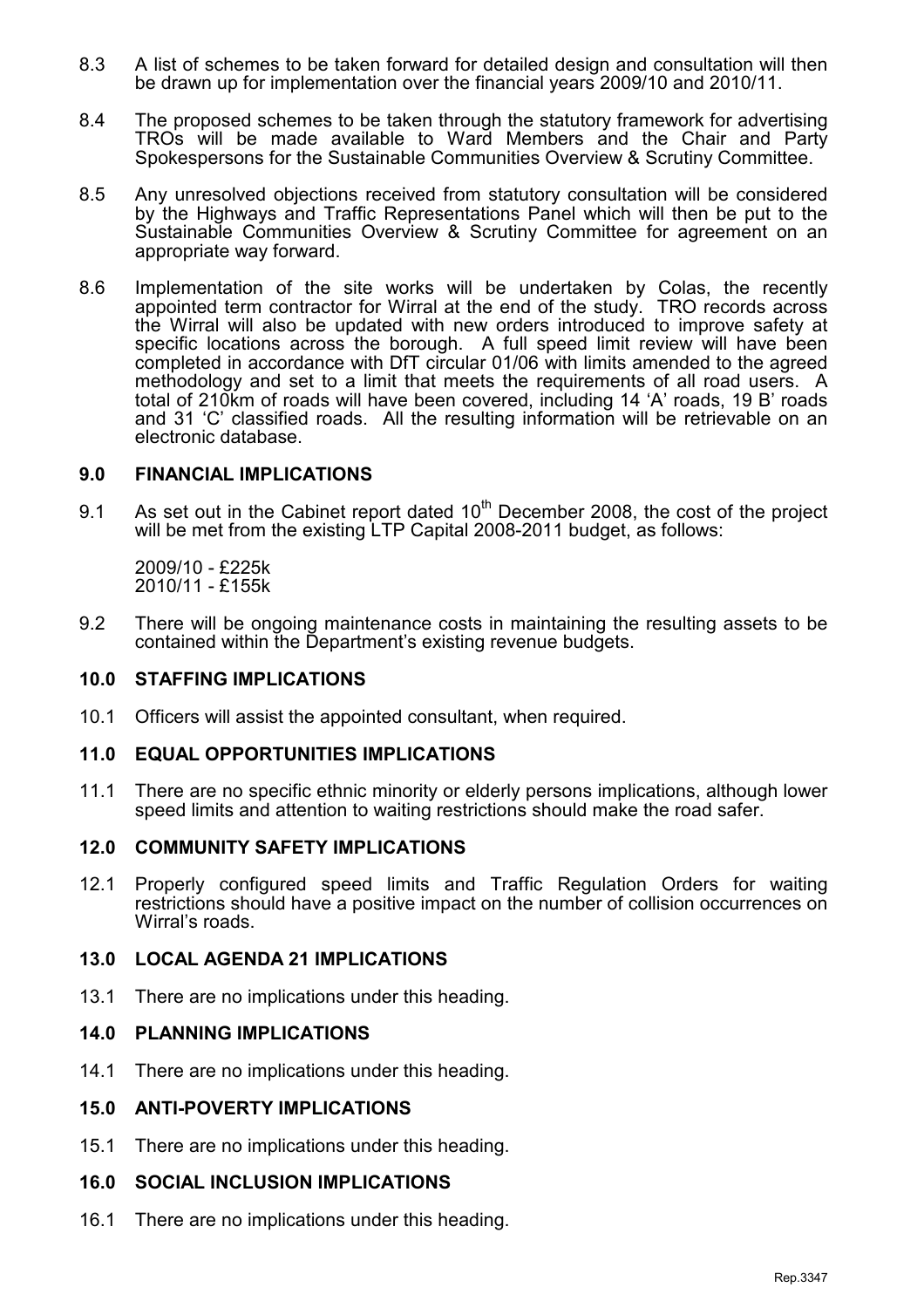## 17.0 LOCAL MEMBER SUPPORT IMPLICATIONS

17.1 This review has implications for all Wards.

## 18.0 ACCESS TO INFORMATION ACT

18.1 There are no implications under this heading.

## 19.0 RECOMMENDATIONS

- 19.1 That
- (1) Cabinet is requested to note this report and endorse both the methodology to be adopted and in particular the key principles proposed in sections 5 and 6 as the means for reviewing existing speed limits and Traffic Regulation Orders across the borough.

 DAVID GREEN, DIRECTOR TECHNICAL SERVICES